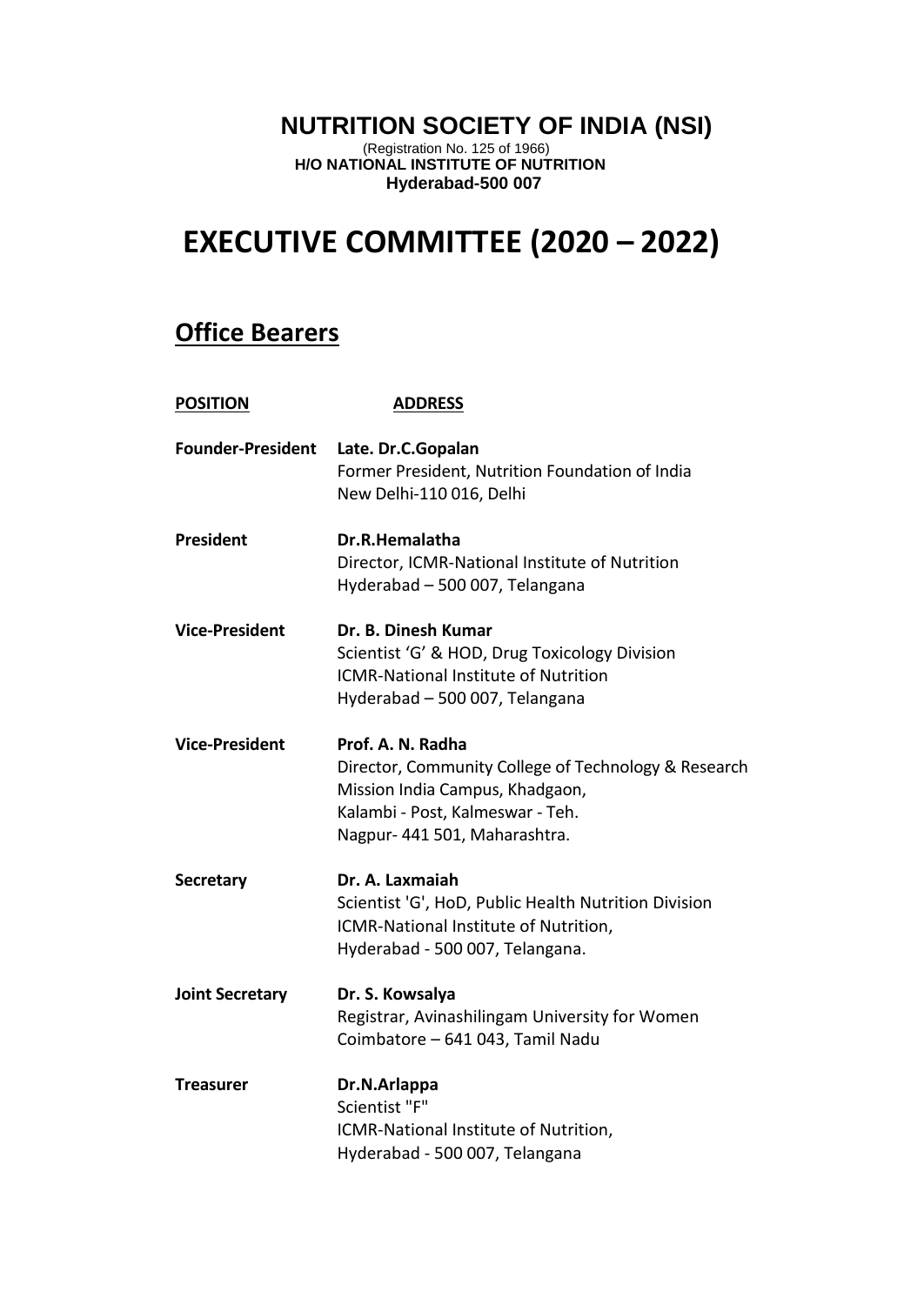| <b>Ex-Officio</b><br>(Past-President) | Dr. B. Sesikeran<br>Former Director, ICMR-National Institute of Nutrition<br>Hyderabad-500 007, Telangana |
|---------------------------------------|-----------------------------------------------------------------------------------------------------------|
| Ex-Officio                            | Dr.R.Hemalatha                                                                                            |
| (Director, NIN)                       | Director                                                                                                  |
|                                       | <b>ICMR-National Institute of Nutrition</b>                                                               |
|                                       | Jamai Osmania Post,                                                                                       |
|                                       | Hyderabad $-500007$                                                                                       |
|                                       | Tel: Off: 040-27008921                                                                                    |
|                                       | Email: rhemalthanin@gmail.com                                                                             |
| Ex-Officio                            | Dr. V. Prakash                                                                                            |
| (Vice-President,                      | Distinguished Scientist of CSIR-INDIA and                                                                 |
| <b>IUNS</b> )                         | Vice-President, Int. Union of Nutrition Sciences(IUNS)<br>Mysore - 570 002                                |

## **Members**

| <b>ADDRESS</b> |
|----------------|
|                |

- 1. Prof. S. V. Rana Professor, AIIMS New Delhi
- 2. Dr Seema Puri Associate Professor, Department of Nutrition Institute of Home Economics University of Delhi
- 3. Dr. Mamoni Das Department of Food Science & Nutrition Assam Agricultural University Jorhat-785013
- 4. Dr.RK. Soni Prof. Dept. of Community Medicine Dayanand Medical College & Hospital Ludhiana, Punjab141001